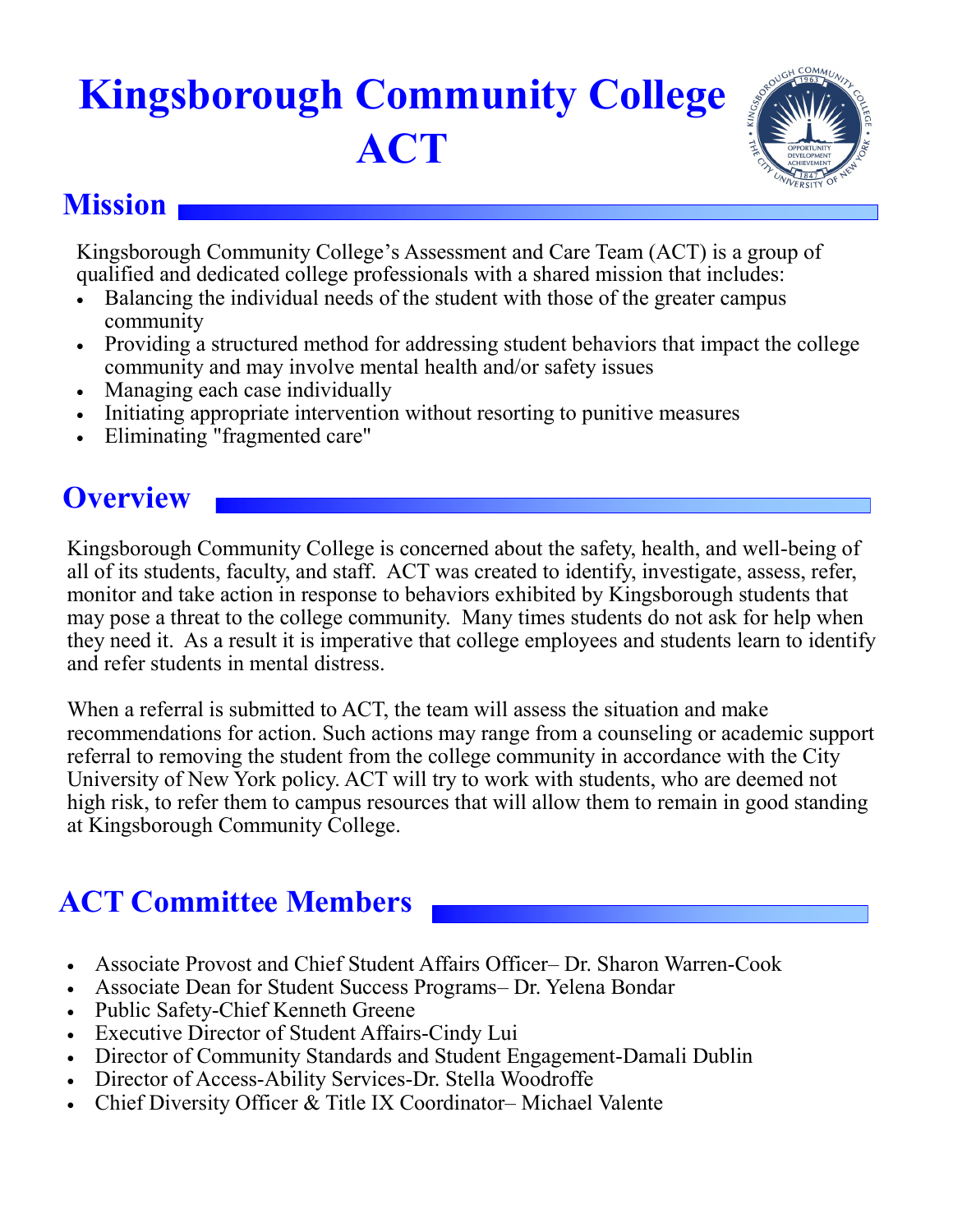# **Reportable Behaviors**

*There are three categories of student behavior that ACT addresses:* 

- Behaviors of self-harm, suicidal thoughts, ideations or attempts
- Erratic behavior (including online activities) that disrupts the mission and/or normal proceedings of students, faculty, or staff
- Behavior that may compromise the health and safety of students, staff, faculty, or the general college community

#### *The following are examples of behaviors that should be reported:*

- Emotional outbursts (yelling or screaming or anger management issues)
- Verbal or written threats of any nature
- Intimidating or harassing others including disturbing or threatening phone calls, text messages, emails, social network posting, etc…
- Disruptive behavior on campus (including in classrooms)
- Concerns of physical abuse including self-mutilation and harm
- Concerns of intimate relationship violence, family violence and/or spousal abuse
- Transportation to the hospital for alcohol and drug use/abuse
- Material, written or spoken, in coursework suggesting possibly self-harm or harm to others
- Written or verbal expressions of suicidal thoughts, ideations or actions

### **Tips for Recognizing Students in Distress**

The "D" scale is a way to measure and assess mental health related risks.

#### *Distress- The student is emotional troubled (e.g. depressed, manic, unstable)* You may observe these behaviors:

- Changes in academic performances in the classroom
- Scores for examinations significantly drop
- Changes in pattern of interaction
- Changes in physical appearance
- Problems concentrating, remembering things or making decisions

#### *Disturbance- The student has increasingly disruptive behaviors*

You may observe these behaviors:

- Repeating requests for special consideration
- New or regularly occurring behavior, which pushes the limit and may interfere with class management or be disruptive to other students or college employers
- Unusual or exaggerated emotional responses (ex: venting, screaming, swearing)
- Persistent sadness or unexplained crying
- High levels of irritability or inappropriate excitement
- Any substance misuse and abuse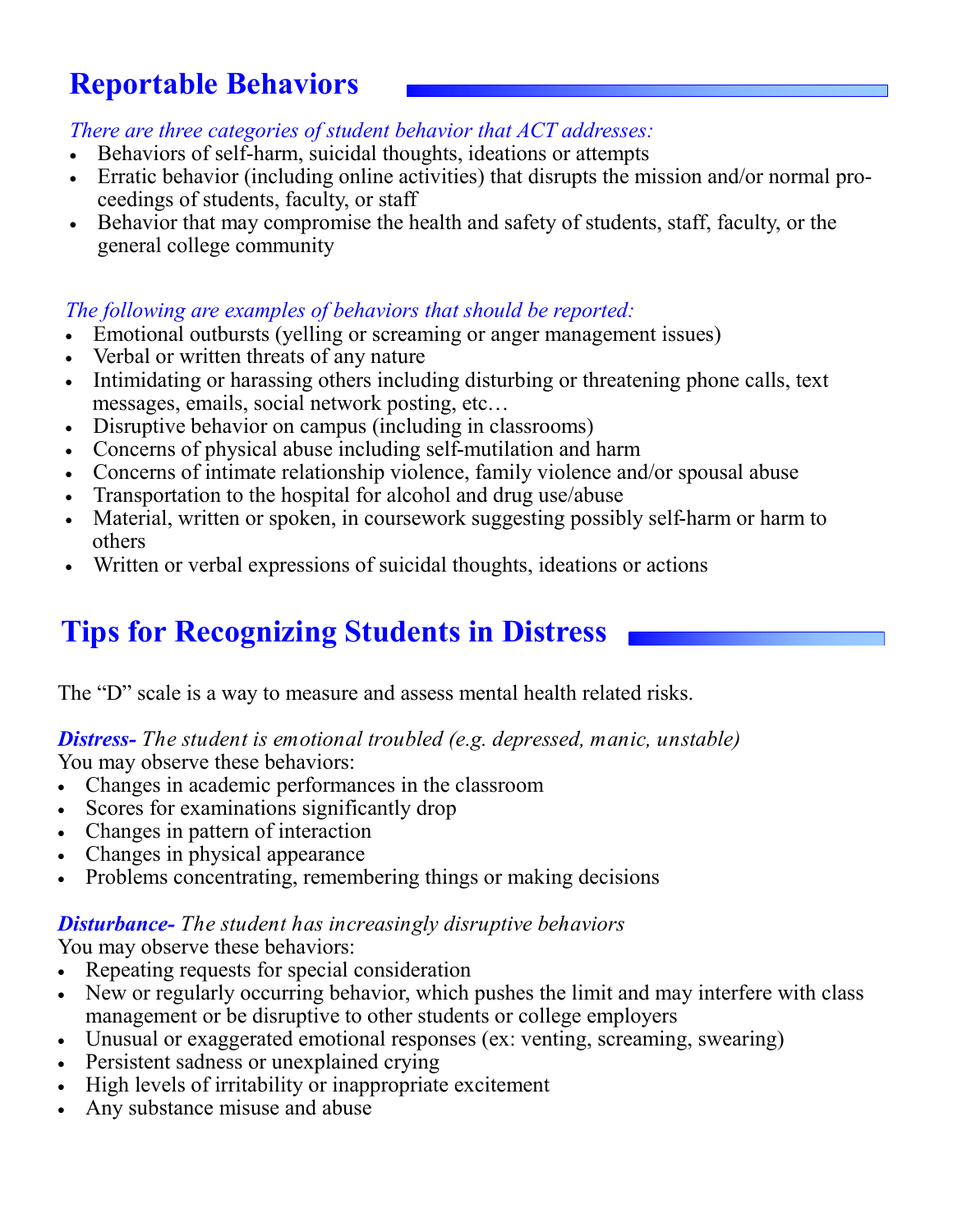*Dysregulation- The student is deficient in skills that regulate emotion, cognition, self, behavior, and relationships.*

You may observe these behaviors:

- Statements related to death, dying or feelings of hopelessness
- Threats of harming self or others
- Behavior that is highly disturbed
- Outbursts of anger
- Inability to communicate easily
- Irrational conversation or speech that seems disconnected
- Loss of contact with reality; such as seeing or hearing things that are not there, beliefs or actions at odds with reality
- Suspiciousness, irrational feelings or persecution
- Intimidating, verbally or nonverbally threatening
- Destructive, harmful or threatening behaviors/attitudes towards others

#### **Warning Signs of Suicidal Behavior**

Expression to kill self or wishing to be dead Presence of a plan to harm self Means are available to harm self High stress due to academic difficulty, grief, illness Depressive symptoms present (e.g. severe hopelessness, loss of interest, changes in hygiene)

# **What You Can Do To Help**

#### *Responses to Distressed and Disturbed Behaviors*

- Observe: Pay close attention to direct communication as well as implied feelings
- Initiate contact: If possible, talk to the student privately, be specific and speak in a non-judgmental tone. Openly acknowledge to the student that you are aware of their distress, that you are concerned and are willing to help them explore their alternatives.
- Clarify your role: A student may see you as a figure of authority and this perception may influence how helpful you can be.
- Listen objectively and carefully: Try to avoid imposing your own point of view, to withhold advice unless it is requested, and to concentrate on the feelings and thoughts of the person you are trying to help, and not on your own .
- Know your limits: Only go as far as your expertise, training, and resources allow and trust your feelings when you think an individual's problem is more than you can handle. If you are unsure how to respond to a specific student, consult with the Counseling Center or a member of ACT.